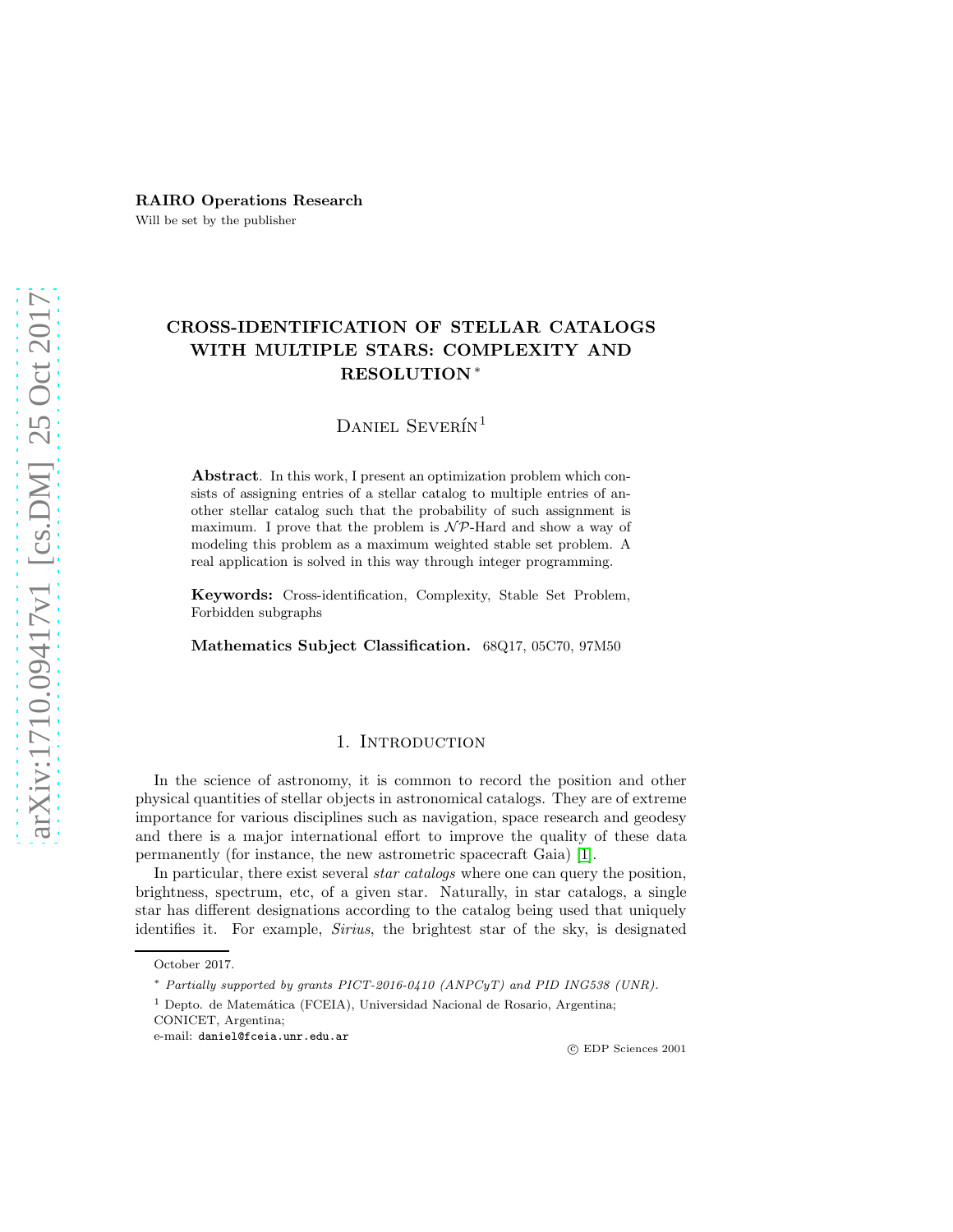as  $\alpha$  CMa (Bayer), BD -16<sup>°</sup> 1591 (Bonner Durchmusterung), HD 48915 (Henry Drapper), SAO 151881 (Smithsonian Astrophysical Obs.), HIP 32349 (Hipparcos) and WDS J06451-1643 (Washington Double Star), among others.

Suppose that A and B are star catalogs, and  $id_A$ ,  $id_B$  are the designations of the same star in  $A$  and  $B$  respectively. It is often necessary to know  $id_B$  given  $id_A$ . Sometimes, such designation is present in the former catalog (for instance, SAO catalog has references to HD and Durchmusterung catalogs). Also, there exist specific cross-reference tables where each entry of these tables contains designations of the same star in several catalogs (for instance, catalog IV/27A of VizieR  $[2]$ ). Eventually, this kind of cross-identification can be performed by software tools available on Internet, such as Xmatch [\[3\]](#page-16-2) or the web-based CDS X-Match Service [\[4\]](#page-16-3). Due to the large amount of data involved, these tools implement fast heuristic algorithms. However, exact algorithms are beginning to be taken into account for these tasks. For instance, a recent exact approach presented in [\[5\]](#page-16-4) proposes to solve cross-identifications through assignment problems via the Hungarian Algorithm.

The correspondence between two catalogs does not need to be one-to-one. Some stars appearing as single ones in one catalog could correspond to multiple stars in the other. An example is the double star Castor which is designated as SAO 60198 but, in the HD catalog, it corresponds to the pair HD 60178 and 60179. Although some catalogs, such as SAO and PPM, inform whether a certain star is double or not, available cross-matching tools do not take into account this piece of information about the star. This fact is accentuated when both catalogs have different sizes, specifically when we want to cross-identify a catalog A with another B that is denser than  $A$  (that is,  $B$  has more stars than  $A$  even if we restrict ourselves to a particular region of the sky) and we want that stars from A marked as multiple be assigned to two or more stars from B.

In this work, I address the following cross-identification problem. Given two catalogs A and B, where A informs the multiplicity  $k_a$  of each  $a \in A$  and B is denser than A, the problem consists of finding the "most probable" assignment such that every star a is assigned up to  $k_a$  stars of B. This leads to an optimization problem, which I call  $K$ -Matching Problem.

The original motivation of this new matching problem has arisen during a joint collaboration with astrophysicist Diego Sevilla and whose objective was the development of a new digital version of the Cordoba Durchmusterung, a star catalog widely used in the twentieth century. In a previous work [\[6\]](#page-16-5), we made a crossidentification between a catalog of 18133 stars (where 194 are doubles) against another of 119230 stars and, at the end, we left an open question about the complexity of this problem which is answered in this work.

In Section [2,](#page-2-0) I describe this problem in detail and I give a polynomial-time reduction to the Maximum Weighted Stable Set Problem (MWSSP). I also present an open question concerning the forbidden subgraphs of the family of graphs that arise in that reduction and I identify two of the forbidden subgraphs. In Section [3,](#page-6-0) I prove that the  $\mathscr{K}\text{-}Matching Problem$  is  $\mathscr{N}\mathcal{P}\text{-}{\text{Hard for a given }}\mathscr{K}\geq 2$ . Then, in Section [4,](#page-9-0) I propose an algorithm for the  $\mathscr{K}\text{-}Matching$  Problem and give details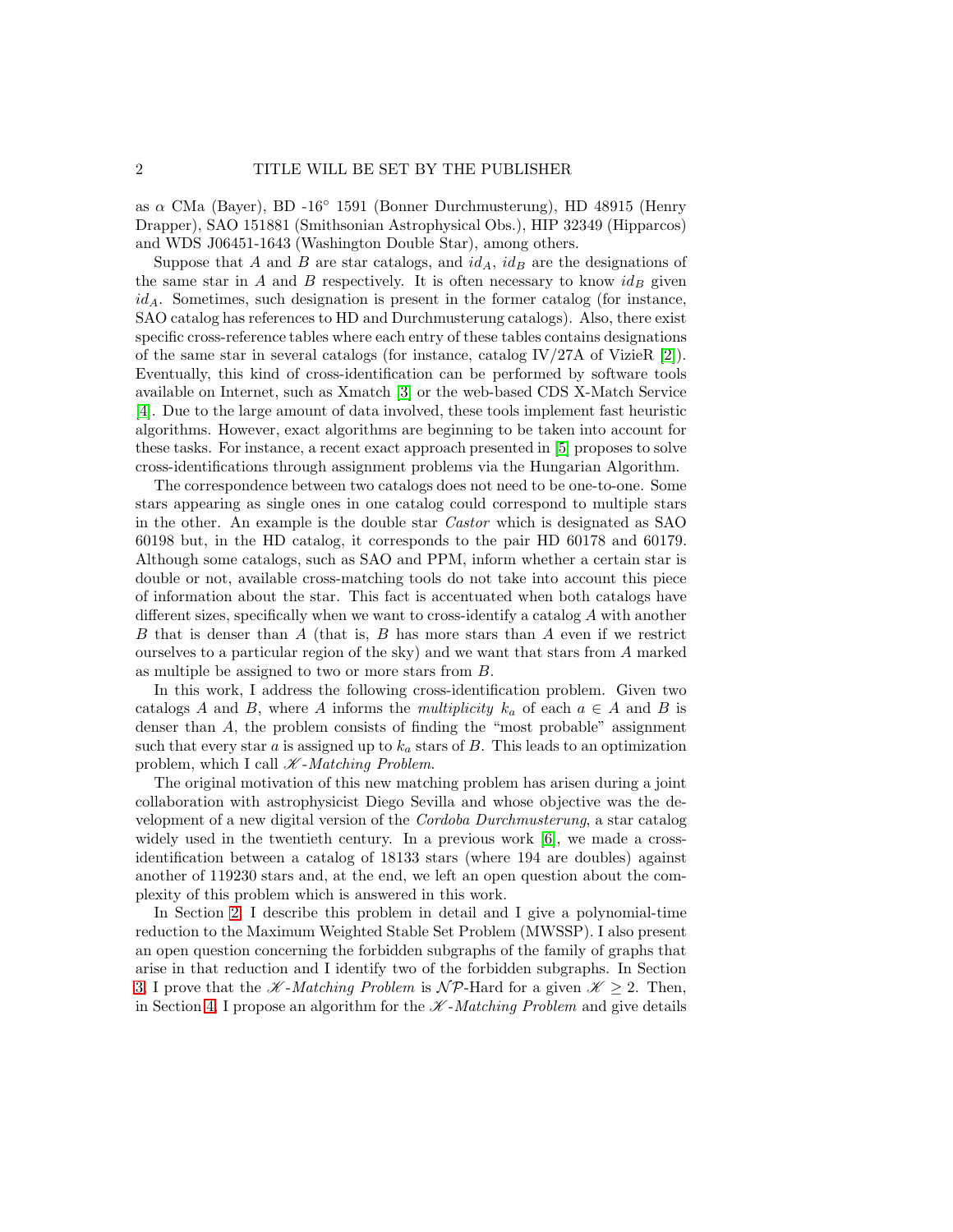of the resolution of a real instance, where a catalog of 52313 stars (where 568 are doubles) is cross-identified against another of 83397 stars.

## <span id="page-2-0"></span>2. Problem description and reduction to the MWSSP

Consider two star catalogs where each star is represented as elements of a set A or B. Let  $n_A$  and  $n_B$  be the cardinality of A and B respectively.

For a given entry  $a \in A$ , let  $k_a$  be the multiplicity of a in the first catalog. That is, if a represents a single star then  $k_a = 1$ , if a represents a double one then  $k_a = 2$ , and so on. Also, let  $\mathscr K$  be the largest multiplicity, i.e.  $\mathscr K = \max\{k_a : a \in A\}.$ 

The resolution of our problem is divided in two phases:

- Phase 1: From the astrometric and photometric data available from catalogs, generate an instance of the  $K$ -Matching Problem.
- Phase 2: Reduce that instance to an instance of the MWSSP and solve it.

The first phase depends on the structure of both catalogs and involves criteria in the field of Astronomy, which can be separated from the mathematical description of the problem. For that reason, it will be discussed in an Appendix at the end of this work. In this section, only the second phase is addressed.

During the first phase, candidates sets of stars  $P_a \subset \mathcal{P}(B)$  are generated for each  $a \in A$ . For instance, the set  $P_a = \{\emptyset, \{b_1\}, \{b_2\}, \{b_1, b_3\}\}\$  indicates that a can be assigned to  $b_1$ ,  $b_2$  or the pair  $\{b_1, b_3\}$ . In addition, the presence of  $\emptyset$  indicates that there is the possibility that  $a$  does not be cross-identified. Naturally, every  $j \in P_a$  must satisfy  $|j| \leq k_a$ .

For a given star  $a \in A$  and a set  $j \in P_a$ , denote the event that "a corresponds" to j" by  $a \to j$  and its probability by  $p(a \to j)$ . Assume that  $p(a \to j) > 0$  for all  $j \in P_a$ , and  $\sum_{j \in P_a} p(a \to j) = 1$ . Such probabilities are computed during the first phase.

Let us say that an assignment  $f : A \to \mathscr{P}(B)$  is valid when it satisfies  $f(a) \in P_a$ for all  $a \in A$ , and for any  $a_1, a_2 \in A$  such that  $a_1 \neq a_2$ , then  $f(a_1) \cap f(a_2) = \emptyset$ , i.e. candidates of B assigned to  $a_1$  and  $a_2$  must not share common stars. Let F be the space of valid assignments. Each assignment  $f \in \mathcal{F}$  has a corresponding probability  $p(f) = p(a_1 \rightarrow f(a_1), a_2 \rightarrow f(a_2), \ldots)$ . We are interested in finding the most probable assignment:  $f^* \in \text{argmax}_{f \in \mathcal{F}} p(f)$ . Since the number of assignments is exponential, it makes little sense to perform the computation of the real probability of each one. Thus, let us make a simplification at this point by supposing the following assumption:

for all  $f \in \mathcal{F}$  and  $a, a' \in A$  such that  $a \neq a'$ , events  $a \to f(a)$  and  $a' \to f(a')$  are independent each other.

Let  $\overline{p}(f) = \prod_{a \in A} p(a \to f(a))$ . If the previous assumption holds, we would have  $\overline{p}(f) = p(f)$ . Although it usually does not hold, the assignment f that maximizes  $\overline{p}(f)$  is enough good for practical purposes (in fact, this kind of simplifications is usual in astrometric criteria, see Lemma [4.1](#page-13-0) in the Appendix). Denote  $w_{aj} =$  $-\ln(p(a \to j))$  for  $a \in A$  and  $j \in P_a$ , and let  $w(f) = \sum_{a \in A} w_{af(a)}$ . It is easy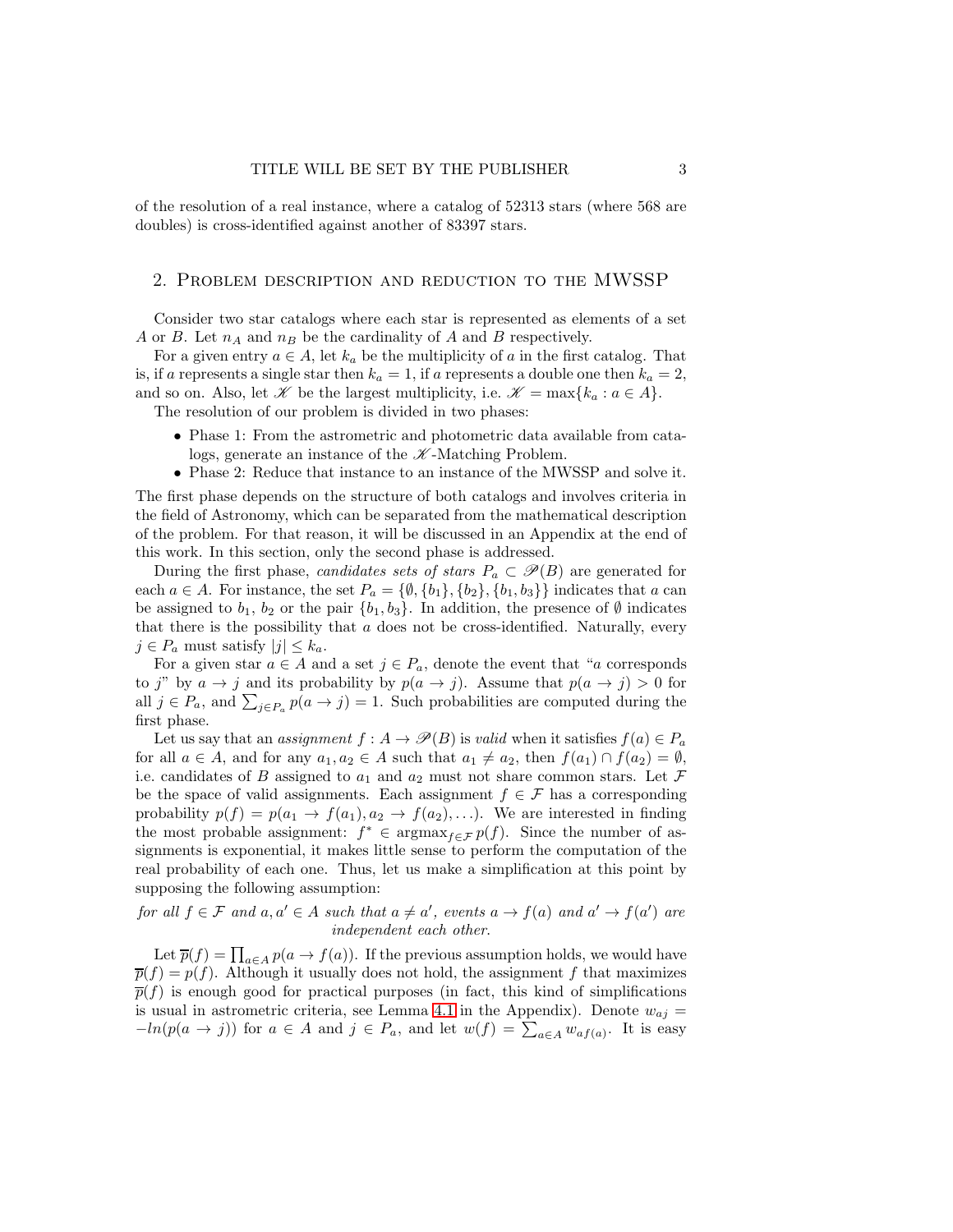

<span id="page-3-0"></span>FIGURE 1. Example of 2-Matching Problem: a) instance, b)  $G$ 

to see that an optimal assignment f can be found by minimizing  $w(f)$ , which is linear. Let us define:

 $K$ -Matching Problem INSTANCE:  $n_A, n_B \in \mathbb{Z}_+$ ; *A*, *B* such that  $|A| = n_A$ ,  $|B| = n_B$ ;  $P_a \subset \mathscr{P}(B)$  such that  $|j| \leq \mathscr{K}$  for all  $j \in P_a$ , for all  $a \in A$ ;  $w_{aj} \in \mathbb{R}_+$  for all  $j \in P_a$  such that  $\sum_{j \in P_a} e^{-w_{aj}} = 1$ , for all  $a \in A$ . OBJECTIVE: Obtain a valid assigment f such that  $w(f)$  is minimum.

**Example.** Consider an instance of the 2-Matching Problem where  $A = \{a_1, a_2, a_3, a_4\}$ and  $B = \{b_1, b_2, \ldots, b_6\}$ . Here,  $a_1, a_4$  are single stars and  $a_2, a_3$  are double. Suppose that the first phase yields the following sets:  $P_{a_1} = \{\{b_1\}, \{b_2\}, \{b_3\}\}\,$  $P_{a_2} = \{\{b_2, b_3\}, \{b_4, b_5\}\}, P_{a_3} = \{\{b_2, b_3\}, \{b_5, b_6\}\}, P_{a_4} = \{\{b_6\}, \emptyset\}.$  A scheme that includes probabilities is displayed in Figure [1\(](#page-3-0)a). Here, the optimal assignment is  $f^*(a_1) = \{b_1\}, f^*(a_2) = \{b_4, b_5\}, f^*(a_3) = \{b_2, b_3\}, f^*(a_4) = \emptyset$  with probability  $\overline{p}(f^*) = 0.1008$ .

Below, I show that this problem can be polynomially transformed to the MWSSP. Recall that, given a graph  $G = (V, E)$  and weights  $z \in \mathbb{R}^V_+$ , MWSPP consists of finding a stable set  $S \subset V$  of G such that  $z(S) = \sum_{v \in S} z_v$  is maximum.

Let  $G = (V, E)$  be the graph such that  $V = \{v_{aj} : a \in A, j \in P_a\}$  and

$$
E = \{(v_{aj}, v_{aj'}) : a \in A, j, j' \in P_a, j \neq j'\} \cup
$$
  

$$
\{(v_{aj}, v_{a'j'}) : a, a' \in A, a \neq a', j \in P_a, j' \in P_{a'}, j \cap j' \neq \emptyset\}.
$$

Consider weights  $z_{aj} = M - w_{aj}$  where  $M = \sum_{a \in V} \sum_{j \in P_a} w_{aj}$ . For the previous example,  $M = 8.3269$  and weights  $w_{1{1}} = 7.1229, w_{1{2}} = 7.6338, w_{1{3}} =$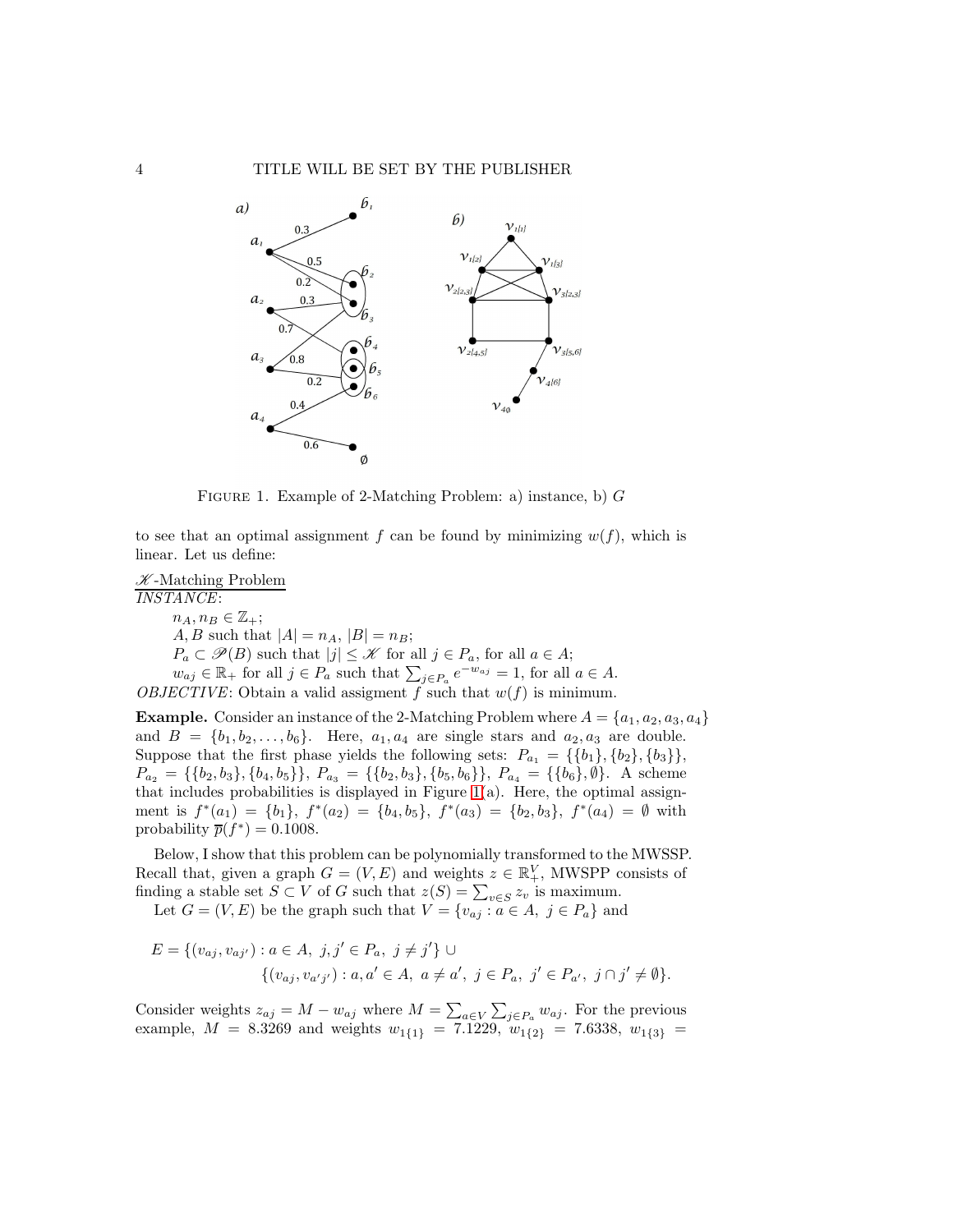

<span id="page-4-0"></span>FIGURE 2. a) claw, b) diamond, c) odd hole  $C_5$ 

6.7175,  $w_{2{2,3}} = 7.1229, w_{3{2,3}} = 8.1038, w_{2{4,5}} = 7.9702, w_{3{5,6}} = 6.7175,$  $w_{46}$  = 7.4106 and  $w_{40}$  = 7.8161 are obtained, where letters "a" and "b" are omitted for the sake of readability. The resulting graph is shown in Figure [1\(](#page-3-0)b).

<span id="page-4-1"></span>**Theorem 2.1.** Let S be an optimal stable set of the MWSSP. The  $K$ -Matching Problem is feasible if and only if  $z(S) > M.(n_A - 1)$  and, in that case,  $f(a) = j$ for all  $v_{aj} \in S$  is an optimal assignment of the  $K$ -Matching Problem.

*Proof.* If the  $\mathscr K$ -Matching Problem is feasible, there exists a valid assignment f. Let  $\hat{S} \subset V$  such that  $v_{aj} \in \hat{S}$  if and only if  $\hat{f}(a) = j$ . It is easy to see that  $\hat{S}$  is a stable set of G whose weight is greater than  $M.(n_A - 1)$ . Since S is optimal,  $z(S) \geq z(\hat{S}) > M.(n_A - 1).$ 

Conversely, assume that  $z(S) > M.(n_A - 1)$  and let  $f(a) = j$  for all  $v_{aj} \in S$ . First, let us prove that f is a valid assignment. Suppose that there exists  $a^* \in A$ such that  $v_{a^*j} \notin S$  for every j. Then,  $z(S) \leq M.(n_A-1) - \sum_{v_{aj} \in S} w_{aj} \leq M.(n_A-1)$ 1) which leads to a contradiction. Then, f is defined for all  $a \in A$ . In addition, if  $v_{aj}, v_{aj'} \in S$  then  $v_{aj} = v_{aj'}$  so a is assigned to a unique j. Furthermore, if  $a, a' \in A$  and  $b \in B$  such that  $b \in j$  and  $b \in j'$  for some  $j \in P_a, j' \in P_{a'}$  then  $a = a'$  so b is assigned to at most one star of A. Now, let us prove that f is optimal. Suppose that there exists a valid assignment  $\hat{f}$  such that  $w(\hat{f}) < w(f)$ . Again, let  $\hat{S} \subset V$  such that  $v_{aj} \in \hat{S}$  if and only if  $\hat{f}(a) = j$ . It is easy to see that  $\hat{S}$  is a stable set of G whose weight is  $M.n_A - w(\hat{f})$ . Then,  $z(\hat{S}) > M.n_A - w(f) = z(S)$ , which is absurd.  $\square$ 

Define  $\mathcal{F}_{\mathcal{K}}$  as the family of graphs G obtained by the previous reduction for any instance of the  $K$ -Matching Problem. It is clearly that the 1-Matching Problem, i.e. when no multiple stars are present in catalog  $A$ , can be trivially reduced to the classic Maximum Weighted Matching Problem (MWMP) over a bipartite graph  $G_B$ . Indeed, our reduction gives the line graph of  $G_B$ . Therefore,  $\mathcal{F}_1$  is the family of line graphs of bipartite graphs. It is known from Graph Theory that, if G belongs to such family, then the *claw*, the *diamond* and the *odd holes* (see Figure [2\)](#page-4-0) are forbidden induced subgraphs of  $G$  [\[7\]](#page-16-6). This leads to the following:

Open question. Which are the forbidden induced subgraphs that characterize those graphs from  $\mathcal{F}_{\mathcal{K}}$  for  $\mathcal{K} \geq 2$ ?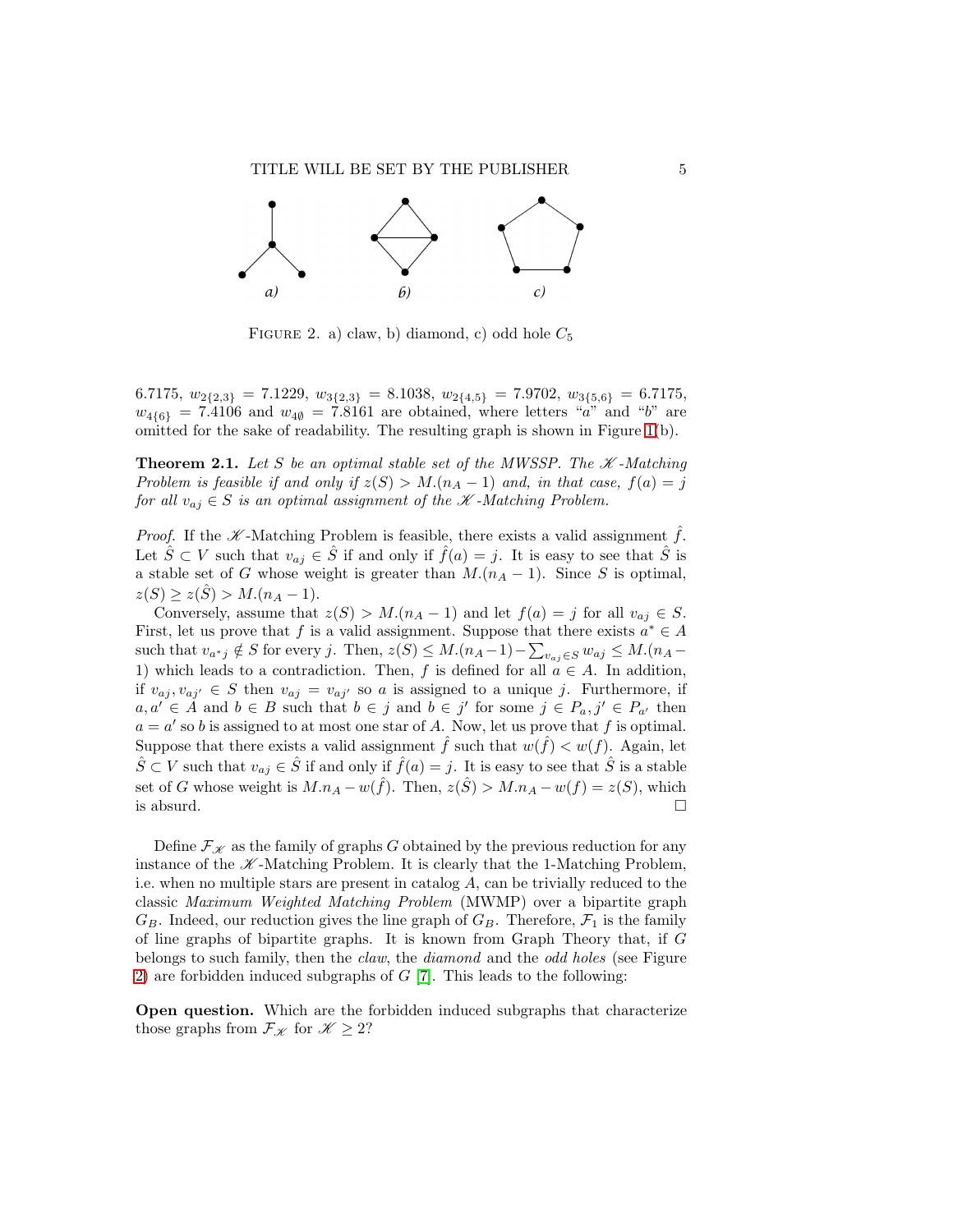

FIGURE 3. Instances for: a) claw, b) diamond, c) odd hole  $C_5$ 

<span id="page-5-0"></span>

<span id="page-5-1"></span>FIGURE 4. A graph not in  $\mathcal{F}_2$ : a) G, b) partial construction

Regrettably, none of the mentioned subgraphs are forbidden for the case  $\mathcal{K} \geq 2$ since they can be generated from instances of the 2-Matching Problem as it is shown in Figure [3.](#page-5-0) However, the claw can be generalized as follows:

## <span id="page-5-2"></span>**Lemma 2.2.** For  $\mathscr{K} \geq 1$ , let  $G \in \mathcal{F}_{\mathscr{K}}$ . Then, G is  $K_{1,\mathscr{K}+2}$ -free.

*Proof.* Suppose that the star  $K_{1,\mathscr{K}+2}$  is an induced subgraph of G. Let  $v_{aj}$  be the central vertex of the star and  $v_{a_1,j_1}, v_{a_2,j_2}, \ldots, v_{a_{\mathcal{K}+2},j_{\mathcal{K}+2}}$  the remaining vertices. W.l.o.g., we can assume that  $a \neq a_1, a \neq a_2, ..., a \neq a_r, a = a_{r+1} = a_{r+2} = ...$  $a_{\mathscr{K}+2}$  for some r. If  $r \leq \mathscr{K}$ , we would obtain that  $a = a_{\mathscr{K}+1} = a_{\mathscr{K}+2}$  and then  $v_{a,j_{\mathscr{K}+1}}$  and  $v_{a,j_{\mathscr{K}+2}}$  would be adjacent which is absurd. Therefore,  $r \geq \mathscr{K}+1$ . Since  $v_{aj}$  and  $v_{a_i,j_i}$  are adjacent and  $a \neq a_i$  for all  $1 \leq i \leq \mathcal{K}+1$ , then  $j \cap j_i \neq \emptyset$ . On the other hand,  $v_{a_i,j_i}$  and  $v_{a_{i'},j_{i'}}$  are not adjacent for all  $1 \leq i < i' \leq \mathcal{K} + 1$ , then  $j_i \cap j_{i'} = \emptyset$ . Therefore, j should have at least  $\mathcal{K} + 1$  elements which leads to a contradiction.  $\hfill \square$ 

Are there other forbidden subgraphs rather than  $K_{1,\mathscr{K}+2}$ ? The answer is affirmative. For instance, let G be the graph of Figure  $4(a)$ . Let us prove that  $G \notin \mathcal{F}_2$ . Note that the instance of the 2-Matching Problem given in Figure [4\(](#page-5-1)b) corresponds to the subgraph of G induced by vertices  $v_1, \ldots, v_7$ . A drawback arise when  $v_8$  is considered.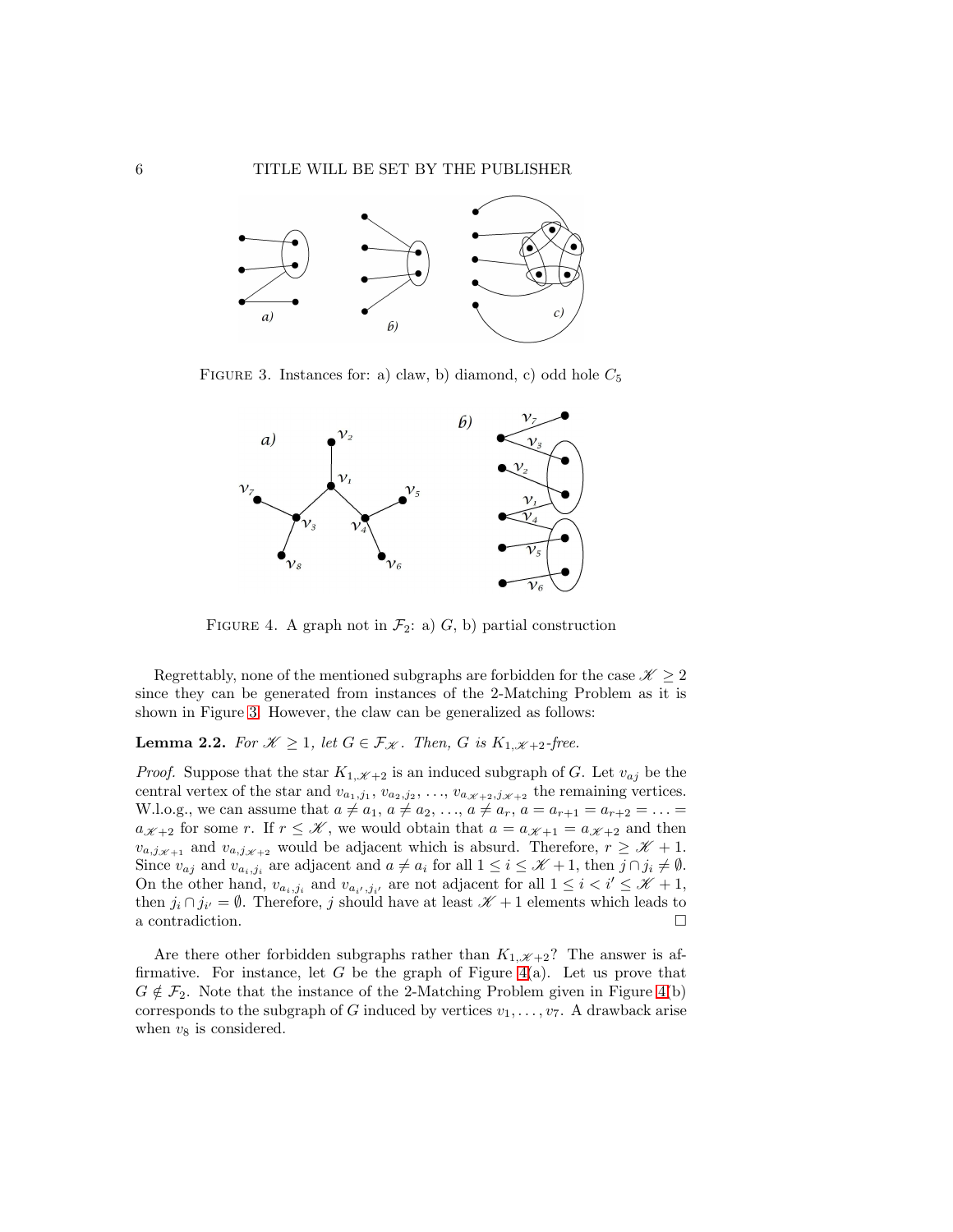From the complexity point of view, the  $\mathscr{K}$ -Matching Problem for  $\mathscr{K}=1$  is polynomial due to the existence of efficient algorithms for the MWMP such as the Hungarian Algorithm. When  $\mathcal{K} = 2$ , Lemma [2.2](#page-5-2) says that graphs from  $\mathcal{F}_{\mathcal{K}}$ are  $K_{1,4}$ -free, and solving the MWSSP for  $K_{1,4}$ -free graphs is known to be  $\mathcal{NP}$ -Hard [\[8\]](#page-16-7). Nevertheless, this does not mean that our matching problem is hard since  $\mathcal{F}_2$  has other forbidden subgraphs as we have seen before. Its complexity is addressed in the next section.

## 3. Complexity of the problem

<span id="page-6-0"></span>In this section, I prove that the  $\mathscr K$ -Matching Problem is  $\mathscr N\mathcal P$ -hard for  $\mathscr K\geq 2$ . Even more, I consider a more restricted problem where every star of A has exactly multiplicity  $K$ . The decision problem is as follows:

 $K$ -Matching Decision Problem ( $K$ -MDP)

INSTANCE:  $n_A, n_B \in \mathbb{Z}_+$ ;  $A, B$  such that  $|A| = n_A$ ,  $|B| = n_B$ ;  $P_a \subset \mathscr{P}(B)$  such that  $|j| = \mathscr{K}$  for all  $j \in P_a$ , for all  $a \in A$ ;  $w_{aj} \in \mathbb{R}_+$  for all  $j \in P_a$  such that  $\sum_{j \in P_a} e^{-w_{aj}} = 1$ , for all  $a \in A$ ;  $t \in \mathbb{R}$ .

QUESTION: Is there a valid assignment f such that  $w(f) \leq t$ ?

Let us first introduce two auxiliary problems. Given  $n \in \mathbb{Z}_+$ , let P and Q be disjoint sets such that  $|\mathcal{P}| = |\mathcal{Q}| = n$ . A perfect matching is a set  $M \subset \mathcal{P} \times \mathcal{Q}$  such that  $|M| = n$  and every element of  $P \cup Q$  occurs in exactly one pair of M. The first, which is  $\mathcal{NP}$ -complete [\[9\]](#page-16-8), is defined below:

Disjoint Matchings (DM) INSTANCE:  $n \in \mathbb{Z}_+$ ; disjoint sets P, Q such that  $|\mathcal{P}| = |Q| = n$ ;  $\mathcal{A}_1, \mathcal{A}_2 \subset \mathcal{P} \times \mathcal{Q}.$ QUESTION: Are there perfect matchings  $M_1 \subset A_1, M_2 \subset A_2$  such that  $M_1 \cap$  $M_2 = \emptyset$  ?

The second auxiliary problem is given below and differs from the 2-Matching Decision Problem in that values  $w_{aj}$  do not come from probabilities:

2-Matching Decision Problem with Arbitrary Weights (2-MDPAW) INSTANCE:  $n_A, n_B \in \mathbb{Z}_+$ ; sets  $A, B$  such that  $|A| = n_A$  and  $|B| = n_B$ ;  $P_a \subset \mathscr{P}(B)$  such that  $|j| = 2$  for all  $j \in P_a$ ,  $a \in A$ ;  $w_{aj} \in \mathbb{R}_+$  for all  $j \in P_a$ ,  $a \in A$ ;  $t \in \mathbb{R}$ . QUESTION: Is there a valid assignment f such that  $w(f) \leq t$ ?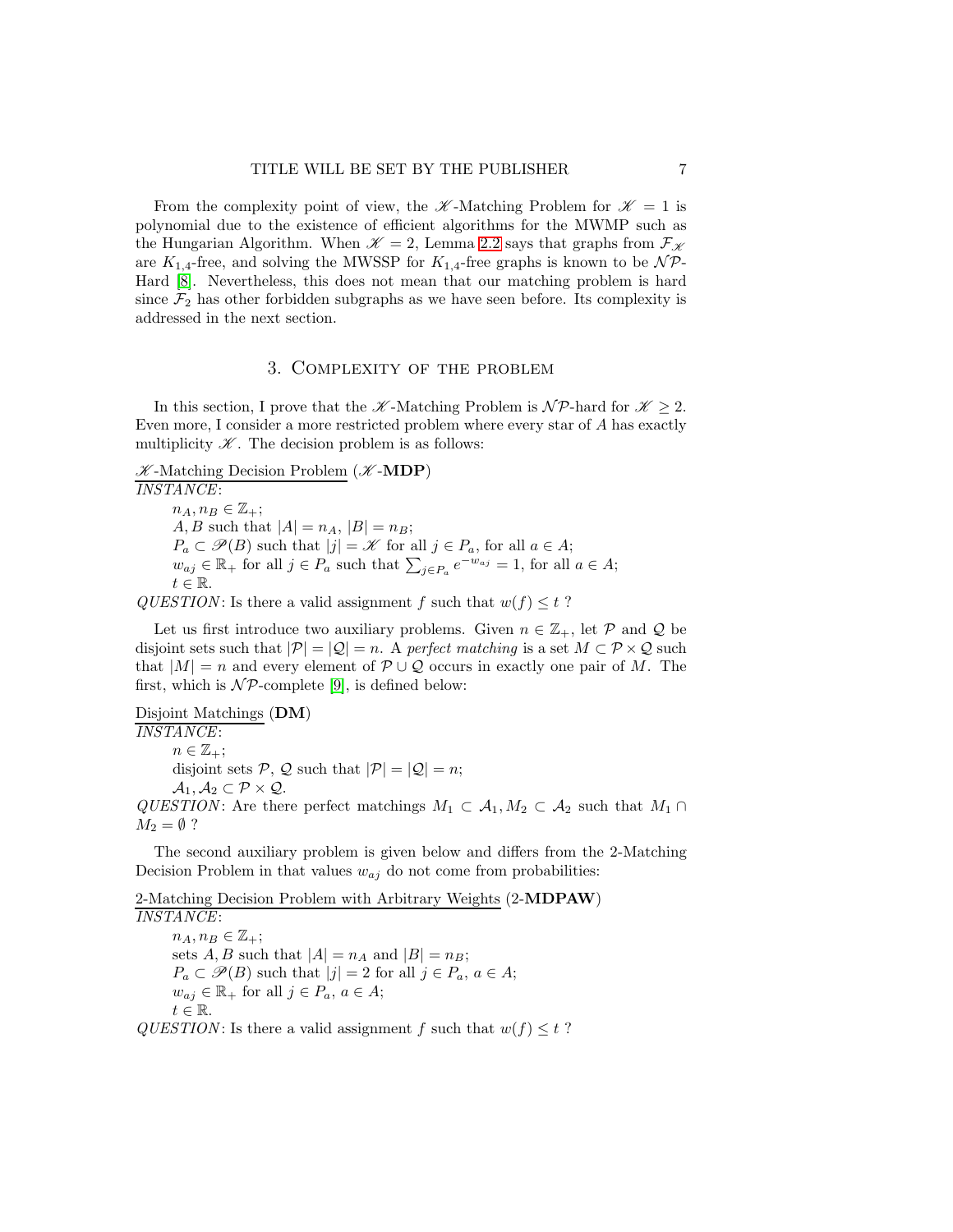Lemma 3.1. 2-MDPAW is  $\mathcal{NP}$ -complete.

*Proof.* First of all, it clearly is  $\mathcal{NP}$ . Below, a polynomial transformation from DM is proposed. Consider an instance  $\mathcal{P} = \{p_1, \ldots, p_n\}, \mathcal{Q} = \{q_1, \ldots, q_n\}, \mathcal{A}_1, \mathcal{A}_2 \subset$  $\mathcal{P} \times \mathcal{Q}$  of DM. We construct an instance of 2-MDPAW as follows. Let  $A =$  ${a_{rs} : r \text{ and } s \text{ such that } (p_r, q_s) \in \mathcal{A}_1 \cup \mathcal{A}_2}$  and

$$
B = \{p_i^1, p_i^2 : i \text{ such that } p_i \in \mathcal{P}\} \cup
$$
  

$$
\{q_i^1, q_i^2 : i \text{ such that } q_i \in \mathcal{Q}\} \cup
$$
  

$$
\{z_{rs}, z_{rs}': r \text{ and } s \text{ such that } a_{rs} \in A\}.
$$

Hence,  $n_A = |\mathcal{A}_1 \cup \mathcal{A}_2|$  and  $n_B = 4n + 2|\mathcal{A}_1 \cup \mathcal{A}_2|$ . For every  $a_{rs} \in \mathcal{A}$ , let  $P_{a_{rs}} = \{\{p_r^i, q_s^i\} : r, s \text{ and } i \text{ such that } (p_r, q_s) \in A_i\} \cup \{\{z_{rs}, z'_{rs}\}\}\.$  For  $a_{rs} \in A$ and  $j \in P_{a_{rs}}$ , let

$$
w_{a_{rs}j} = \begin{cases} 0, & j = \{p_r^i, q_s^i\} \text{ for some } i \wedge (p_r, q_s) \in A_1 \triangle A_2, \\ 1, & j = \{p_r^i, q_s^i\} \text{ for some } i \wedge (p_r, q_s) \in A_1 \cap A_2, \\ 1, & j = \{z_{rs}, z'_{rs}\} \wedge (p_r, q_s) \in A_1 \triangle A_2, \\ 2, & j = \{z_{rs}, z'_{rs}\} \wedge (p_r, q_s) \in A_1 \cap A_2, \end{cases}
$$

where  $\triangle$  denotes the symmetric difference operator between sets. Finally, let  $t = |\mathcal{A}_1| + |\mathcal{A}_2| - 2n.$ 

We prove that, given disjoint perfect matchings  $M_1 \subset A_1, M_2 \subset A_2$ , there exists a valid assignment f such that  $w(f) \leq t$ . Consider  $f(a_{rs}) = \{p_r^i, q_s^i\}$  when  $(p_r, q_s) \in M_i$  for some  $i \in \{1, 2\}$ , and  $f(a_{rs}) = \{z_{rs}, z'_{rs}\}$  otherwise. The validity of f is straightforward. Also,

$$
w(f) = 0. \left| (M_1 \cup M_2) \backslash (\mathcal{A}_1 \cap \mathcal{A}_2) \right| + 1. \left| (M_1 \cap \mathcal{A}_2) \cup (M_2 \cap \mathcal{A}_1) \right| +
$$
  

$$
1. \left| (\mathcal{A}_1 \backslash (M_1 \cup \mathcal{A}_2)) \cup (\mathcal{A}_2 \backslash (M_2 \cup \mathcal{A}_1)) \right| + 2. \left| (\mathcal{A}_1 \cap \mathcal{A}_2) \backslash (M_1 \cup M_2) \right| =
$$
  

$$
|\mathcal{A}_1 \backslash M_1| + |\mathcal{A}_2 \backslash M_2| = t.
$$

Conversely, we prove that, for a given valid assignment f such that  $w(f) \leq$ t, there exist disjoint perfect matchings  $M_1 \subset A_1, M_2 \subset A_2$ . Consider  $M_i =$  $\{(p_r, q_s) : r \text{ and } s \text{ such that } f(a_{rs}) = \{p_r^i, q_s^i\}\}\$ for all  $i \in \{1, 2\}$ . Since f is a function,  $M_1 \cap M_2 = \emptyset$ . It is also straightforward that  $M_i \subset \mathcal{A}_i$ . Now, suppose that there exists an element in  $\mathcal{P} \cup \mathcal{Q}$  occurring in two pairs of  $M_i$ . W.l.o.g., suppose  $(p_1, q_1), (p_1, q_2) \in M_1$ . Then,  $f(a_{11}) \cap f(a_{12}) = \{p_1^1, q_1^1\} \cap \{p_1^1, q_2^1\} \neq \emptyset$ which is absurd. Therefore, every element in  $P \cup Q$  occur at most once in any pair of  $M_1$  and once in  $M_2$ . It is easy to see that  $|M_1| \leq n$  and  $|M_2| \leq n$ . Suppose that there exists an element in  $\mathcal{P} \cup \mathcal{Q}$  which does not occur in any pair of  $M_i$ . Again, w.l.o.g., suppose that such element does not occur in  $M_1$ . Then,  $|M_1| < n$  and  $w(f) = |\mathcal{A}_1 \setminus M_1| + |\mathcal{A}_2 \setminus M_2| > |\mathcal{A}_1| + |\mathcal{A}_2| - 2n = t$ . Absurd! Therefore,  $M_1$  and  $M_2$  are both perfect matchings and  $|M_1| = |M_2| = n$ .  $M_2$  are both perfect matchings and  $|M_1| = |M_2| = n$ .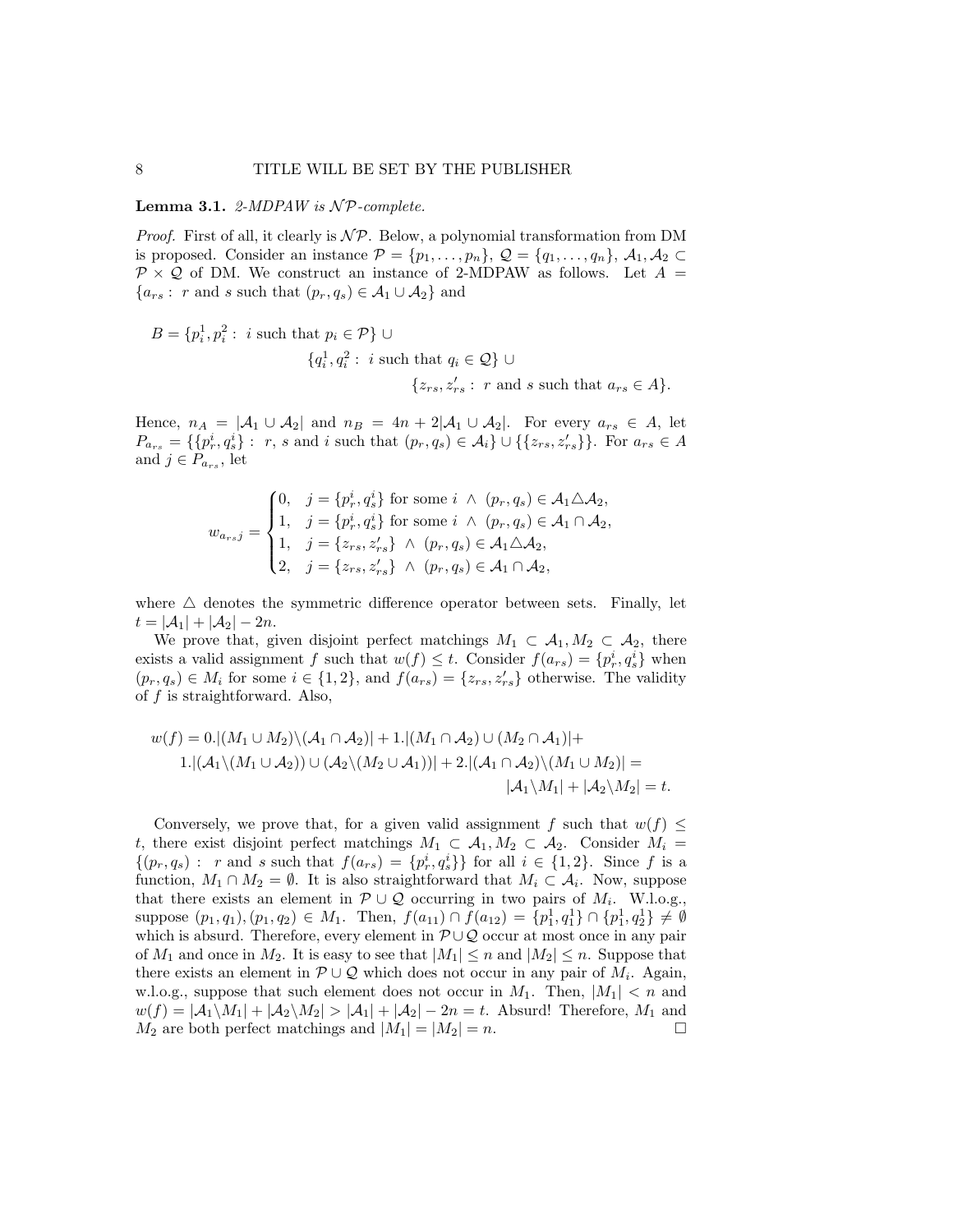

<span id="page-8-0"></span>Figure 5. Example of reduction: a) DM, b) 2-MDPAW

**Example.** Consider the instance of DM given in Figure [5\(](#page-8-0)a) where  $n = 2$  and  $|A_1| = |A_2| = 3$ . The corresponding instance of 2-MDPAW is shown in Figure [5\(](#page-8-0)b) where  $t = 2$ .

<span id="page-8-1"></span>**Theorem 3.2.** *K* -*MDP* is *NP*-complete for all  $K \geq 2$ .

Proof. We propose a polynomial transformation from 2-MDPAW. Consider an instance  $A = \{a_1, \ldots, a_{n_A}\}, B = \{b_1, \ldots, b_{n_B}\}, P_a, w_{aj}, \text{ and } t \text{ of } 2\text{-MDPAW}.$ We construct an instance  $A', B', P'_a, w'_{aj}, t'$  of  $K$ -MDP as follows. Let  $A' = A \cup$  $\{\bar{a}_1, \ldots, \bar{a}_{n_A}\}\$ and

$$
B'=B\cup \{\tilde{b}_{jk}:j\in\bigcup_{a\in A}P_a,\ 3\leq k\leq\mathscr{K}\}\cup\{\bar{b}_{ak}:a\in A,\ 1\leq k\leq\mathscr{K}\}.
$$

For all  $a \in A$ , let

$$
P'_a = \{ j \cup \bigcup_{k=3}^{\mathcal{K}} \tilde{b}_{jk} : j \in P_a \} \cup \{ j'_a \}
$$

where  $j'_a = \bigcup_{k=1}^{\mathcal{K}} \bar{b}_{ak}$  (if  $\mathcal{K} = 2$ , we just have  $P'_a = P_a \cup \{\{\bar{b}_{a1}, \bar{b}_{a2}\}\}\)$ . Take an where  $j_a$   $\bigcup_{k=1}^{\infty} o_{ak}$  (if  $j_b$ )  $\bigcup_{j \in P_{a^*}} e^{-w_{a^*j}}$ . Let  $\beta > ln(p^*)$  and  $w'_{aj} = w_{aj} + \beta$ for all  $j \in P_a$ ,  $a \in A$ . Then,  $\sum_{j \in P_a} e^{-w'_{aj}} < 1$ . Let  $w'_{aj'_a} = -ln(1 - \sum_{j \in P_a} e^{-w'_{aj}})$ for all  $a \in A$ . We obtain  $\sum_{j \in P_a} e^{-w'_{a_j}} = 1$ . For all  $i \in \{1, \ldots, n_A\}$ , let  $P'_{\bar{a}_i} = \{j'_{\bar{a}_i}\}$ and  $w'_{\bar{a}_i j'_{\bar{a}_i}} = 0$  where  $j'_{\bar{a}_i} = \bigcup_{k=1}^{\tilde{\mathcal{X}}} \bar{b}_{a_i k}$ . Finally, let  $t' = t + n_A \beta$ .

Now we prove that there is an f of 2-MDPAW such that  $w(f) \leq t$  if and only if there is an  $f'$  of  $\mathscr{K}\text{-MDP}$  such that  $w(f') \leq t'$ . In order  $f'$  to be valid,  $f'(\bar{a}_i) = j'_{\bar{a}_i}$  for all  $1 \leq i \leq n_A$ . We propose  $f'(a) = f(a)$  for all  $a \in A$ . Clearly, if f is valid then f' is valid too, and conversely. Since  $\sum_{a \in A' \setminus A} w'_{af'(a)} = 0$ ,  $w(f') = w(f) + n_A \beta.$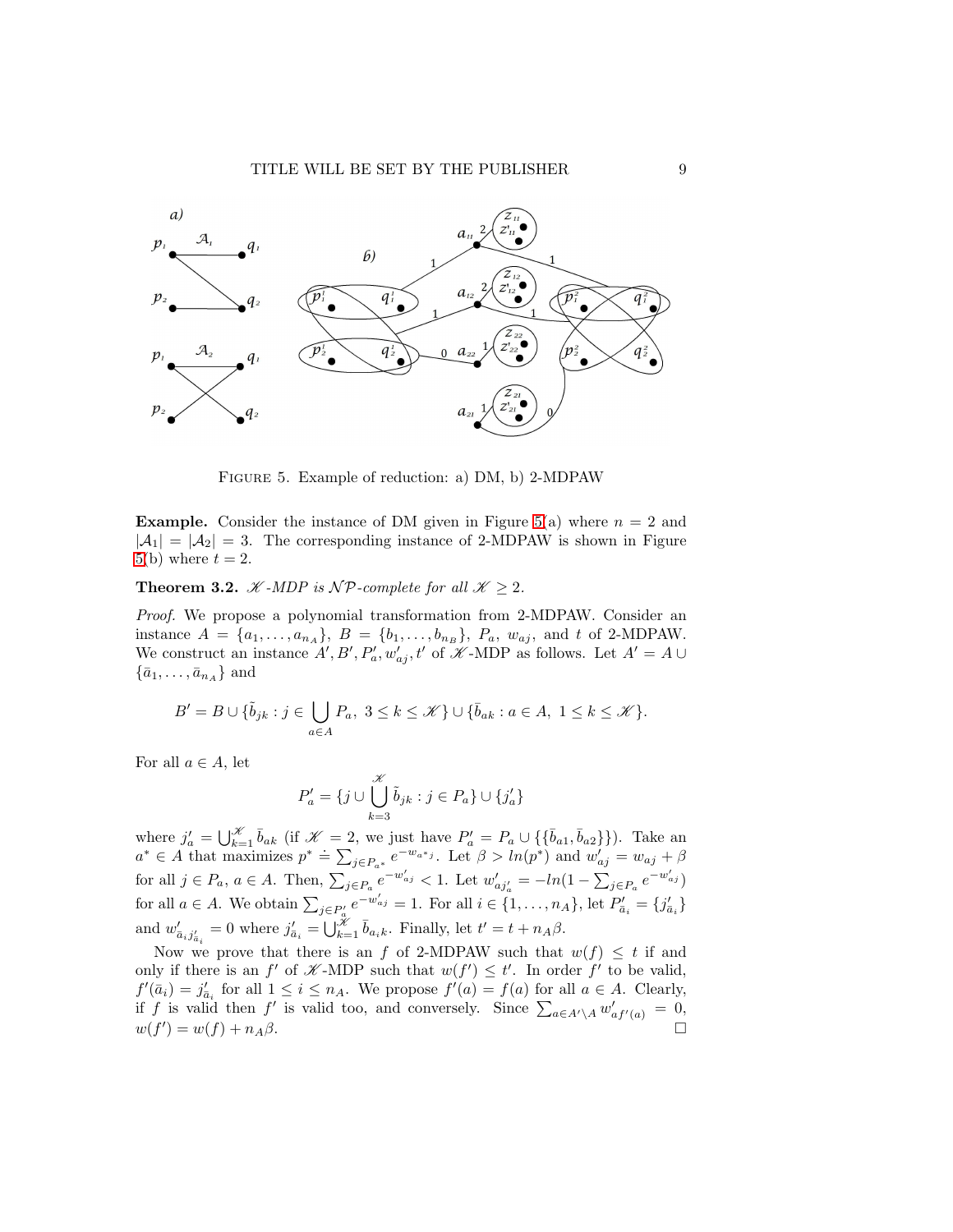

<span id="page-9-1"></span>Figure 6. Example of reduction to 3-MDP

**Example.** Consider the instance of 2-MDPAW given in Figure [5\(](#page-8-0)b) and let  $\beta$  = 0.4. The corresponding instance of 3-MDP is shown in Figure [6](#page-9-1) where  $t' = 3.6$ . Vertices  $\tilde{b}_{j3}$  for all  $j \in \bigcup_{a \in A} P_a$  are displayed as unlabeled circles filled with white color.

Although the result given below is known [\[8\]](#page-16-7), lemma [2.2](#page-5-2) and theorems [2.1](#page-4-1) and [3.2](#page-8-1) give another proof of it:

<span id="page-9-0"></span>**Corollary 3.3.** For all  $t \geq 4$ , the MWSSP is  $\mathcal{NP}$ -Hard for  $K_{1,t}$ -free graphs.

## 4. Resolution of a real instance

Here, an exact algorithm for the the  $K$ -Matching Problem is proposed and the resolution of a cross-identification between two catalogs based on real data is presented.

The algorithm is given below.

- (1) For each  $a \in A$  such that  $\emptyset \in P_a$ , do the following. If there is an element  $j \in P_a$  such that  $w_{aj} > w_{a\emptyset}$ , remove j from  $P_a$  (if  $f^*$  is an optimal assignment then  $f^*(a) \neq j$  since  $\emptyset$  is a better choice than j).
- (2) Generate the graph G as stated in Section [2.](#page-2-0)
- (3) Find the connected components of G.
- (4) For each component  $G'$  of  $G$ , solve the problem restricted to  $G'$ .

Let A' and B' be the stars involved in a component G' of G, i.e.  $A' = \{a \in A :$  $v_{aj} \in V(G')$ } and  $B' = \{b \in B : v_{aj} \in V(G'), b \in j\}$ . In the last step of our algorithm, three cases can be presented: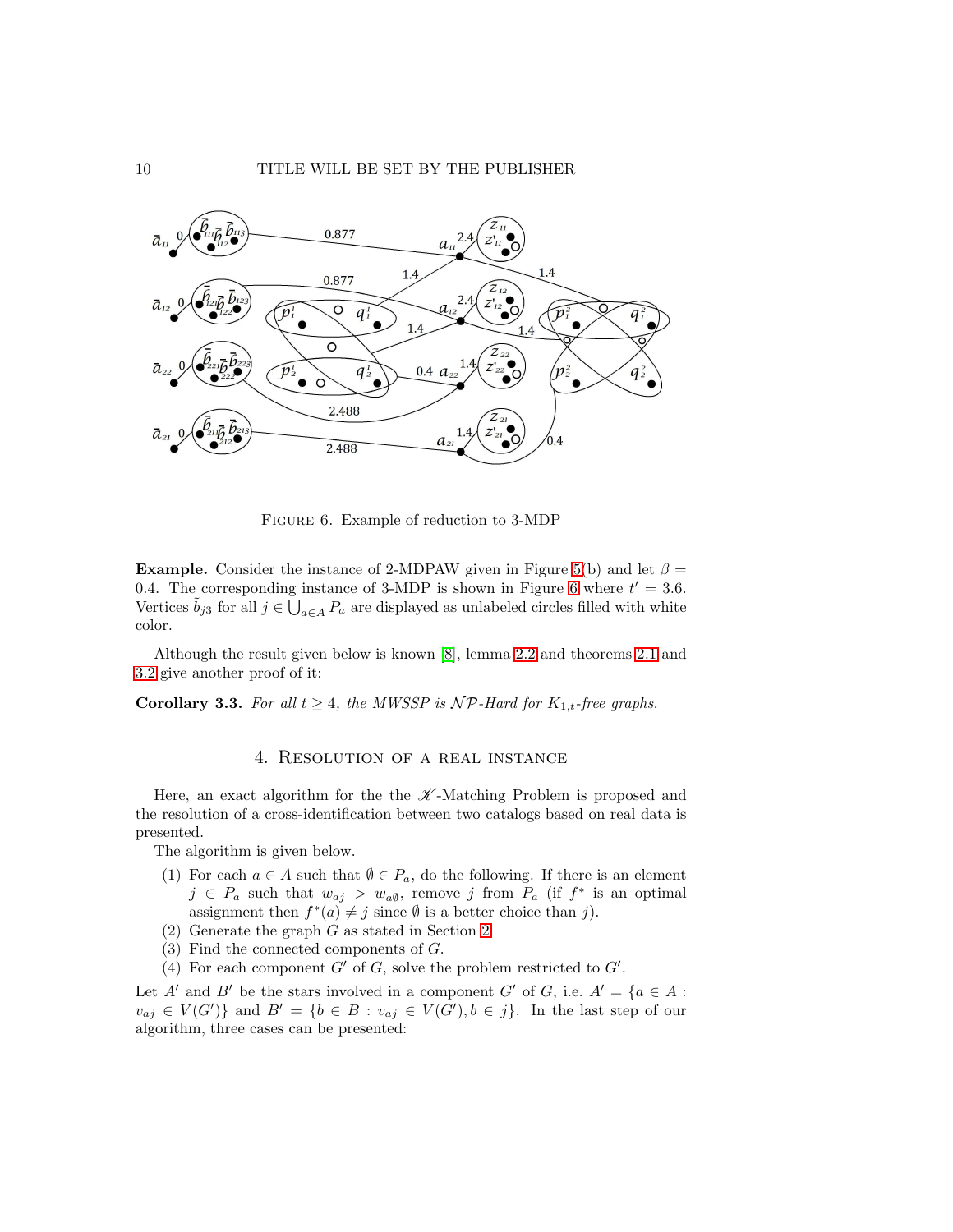- Unique star. If  $A' = \{a\}$ , then the solution is straightforward:  $f^*(a) =$  $argmin_{i \in P_a} w_{aj}$ .
- *Only single stars.* If  $|A'| \ge 2$  and  $k_a = 1$  for all  $a \in A$ , then the problem restricted to G′ can be solved via the Hungarian Algorithm in polynomial time. In that case, the instance of the MWMP is: a bipartite graph  $G_B$  such that  $V(G_B) = A' \cup B' \cup \{ \emptyset_a : a \in A' \text{ such that } \emptyset \in P_a \}$  and  $E(G_B) = \{(a, b) : a \in A', \{b\} \in P_a\} \cup \{(a, \emptyset_a) : a \in A', \emptyset \in P_a\}$ , weights  $-w_{a{b}}$  for each edge  $(a, b)$  and weights  $-w_{a\emptyset}$  for each edge  $(a, \emptyset_a)$ .
- *Multiple stars.* If  $|A'| \ge 2$  and there is  $a \in A'$  such that  $k_a \ge 2$ , then it can be solved with an exact algorithm for the MWSSP such as the one presented in [\[10\]](#page-16-9). In the case that such algorithm is not available, solving the following integer linear programming formulation is a reasonably fast alternative:

$$
\min \sum_{a \in A'} \sum_{j \in P_a} w_{aj} x_{aj}
$$

subject to

<span id="page-10-1"></span><span id="page-10-0"></span>
$$
\sum_{j \in P_a} x_{aj} = 1, \qquad \forall a \in A' \qquad (1)
$$

$$
\sum_{a \in A'} \sum_{j \in P_a : b \in j} x_{aj} \le 1, \qquad \forall b \in B' \qquad (2)
$$

$$
x_{aj} \in \{0, 1\}, \qquad \forall \ a \in A', \ j \in P_a
$$

Constraints  $(1)$  guarantee that each star of  $A'$  must be assigned to exactly one element j of  $P_a$ . Constraints [\(2\)](#page-10-1) forbid that each star of  $B'$  be assigned to two or more stars of A′ . For the sake of readability, the latter constraints are presented for all  $b \in B'$  but one have to keep in mind that some of them can be removed if: (i) the constraint has just one variable in the left hand side, or (ii) it is repeated, i.e. if, for some  $b \in B'$ , there exists another  $\tilde{b} \in B'$  such that b and  $\tilde{b}$  occur exactly in the same tuples of  $\bigcup_{a \in A'} P_a$ .

An instance of the 2-Matching Problem is obtained once the first phase is completed (see Appendix). Table [1](#page-11-0) reports some highlights about the optimization of that instance.

As we can see from the table,  $G$  is highly decomposable and just 111 integer linear problems needs to be solved. Moreover, these integer problems turned out to be very easy to solve since the solver did not branch (all of them were solved in the root node). The hardest one has 339 variables and 118 constraints, and took 0.0015 seconds of CPU time. The optimization was performed on a computer equipped with an Intel i7-7700 at 3.60 Ghz and GuRoBi 6.5.2 as the MIP solver. The overall process took 41.6 seconds of CPU time.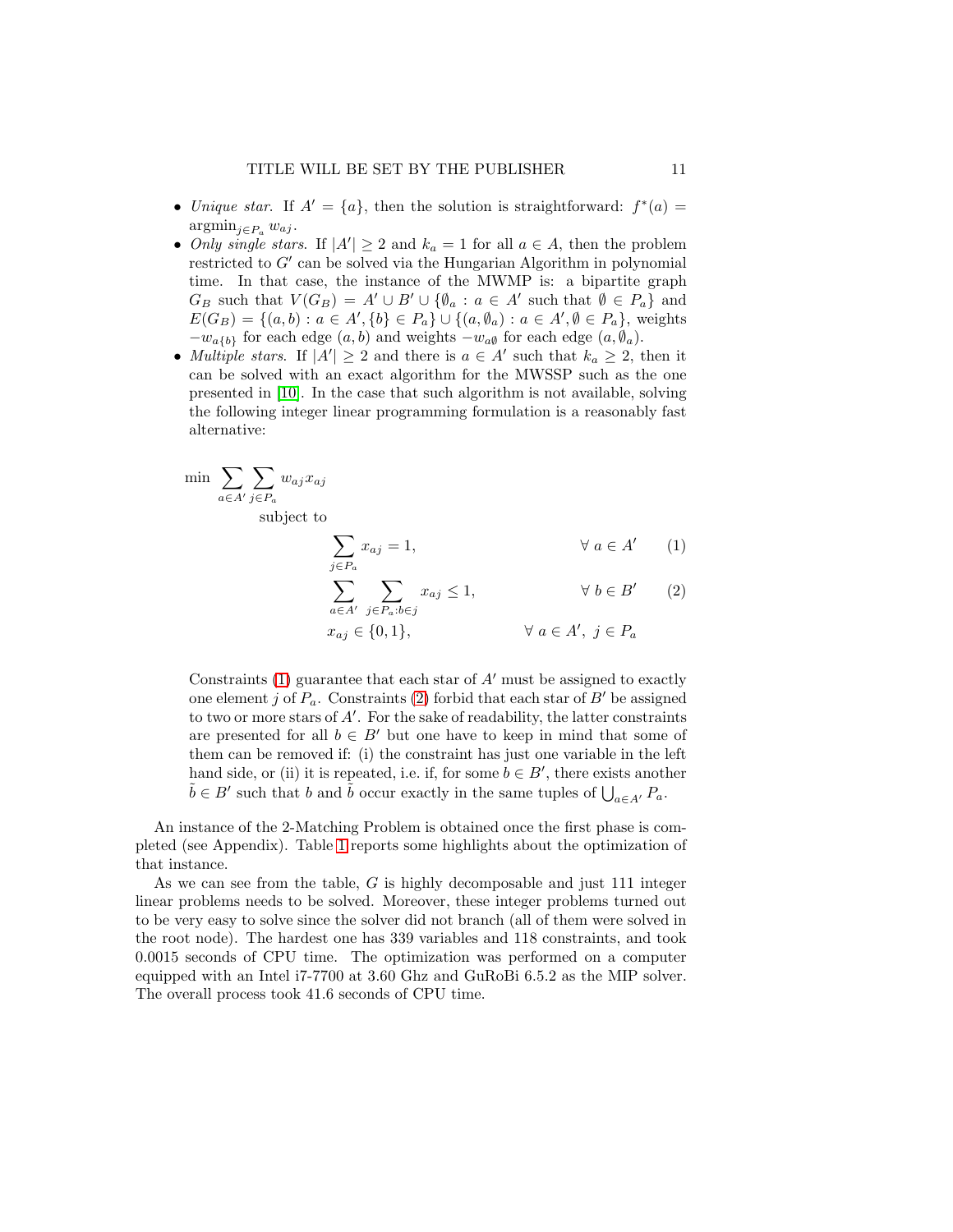| Number of stars of catalog $A(n_A)$            | 52313 |
|------------------------------------------------|-------|
| Number of stars of catalog $B(n_B)$            | 83397 |
| Double stars present in catalog $A( A_2 )$     | 568   |
| Largest cardinal of $P_a$                      | 34    |
| Number of components of $G$ :                  |       |
| $\bullet$ Unique star                          | 39383 |
| • Only single stars                            | 5628  |
| $\bullet$ Multiple stars                       | 111   |
| Largest cardinal of $A'$ found in components:  |       |
| • Only single stars                            | 34    |
| $\bullet$ Multiple stars                       | 7     |
| Statistics of the solution:                    |       |
| • Unassigned stars                             | 245   |
| $\bullet$ Single stars assigned                | 51502 |
| • Double stars assigned                        | 483   |
| • Double stars assigned to a single one in $B$ | 83    |

Table 1. Highlights about the optimization

#### <span id="page-11-0"></span>Appendix

This appendix is devoted to present a summary on how to obtain a set of candidate stars for a given star of the former catalog and the probabilities involved in them. Recall that such computations heavily depends on structure and data availability of both catalogs as well as the underlying physical model used to establish the relationship between them. It is beyond the scope of this work to analyze such scenarios neither to give a formal treatment, so a simplified<sup>[1](#page-11-1)</sup> but reasonable model is considered, which is enough for presenting our approach. A more robust and general probabilistic model is discussed in [\[11\]](#page-16-10).

Consider catalogs  $A$  and  $B$ , and let  $A_2$  be the set of stars from catalog  $A$  marked as "double". Our goal is to propose an instance of the 2-Matching Problem.

Let us first present some basic elements of Positional Astronomy. Usually, position is given in a well established reference frame where two spherical coordinates are used: right ascension denoted by  $\alpha$  and declination denoted by  $\delta$ , similar to longitude and latitude coordinates on Earth. In fact, a pair  $(\alpha, \delta)$  represents a point in the unit sphere. For a given two points  $p_1, p_2$ , denote its *angular distance* by  $\theta(p_1, p_2)$ . A known property is that, if points  $p_1, p_2$  have the same right ascension,  $\theta(p_1, p_2)$  is given by the difference in its declinations. However, if  $p_1, p_2$  have the same declination,  $\theta(p_1, p_2)$  depends on the difference in right ascensions and

<span id="page-11-1"></span><sup>1</sup>Stars of both catalogs should not be near the celestial poles in order to avoid certain distortions, and stars with high variability in its brightness should be avoided. This can be done by pre-identifying them and remove them from both catalogs.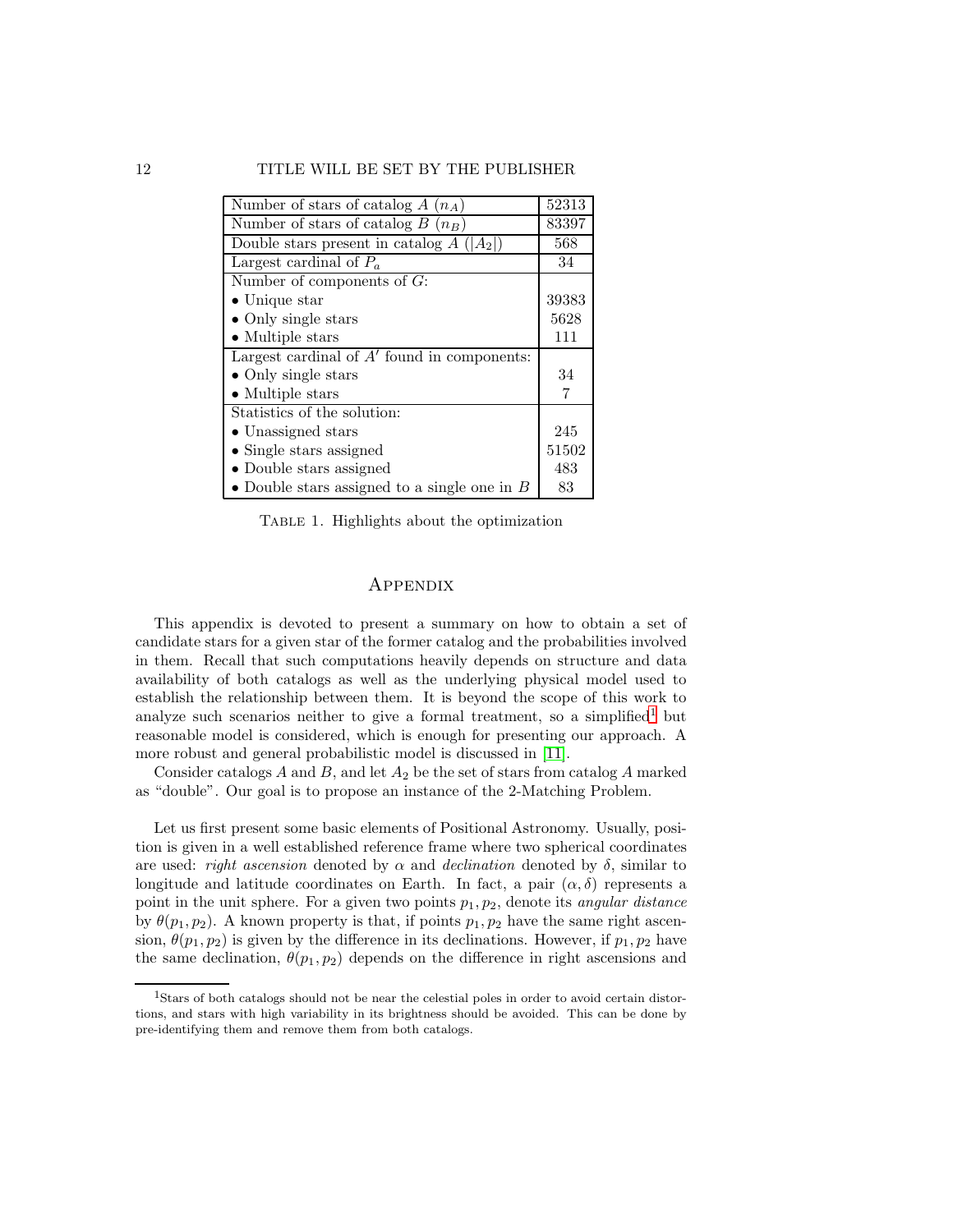the cosine of the declination of both points. For this reason, it is convenient to work with the quantity  $\alpha^* = \alpha \cdot \cos(\delta)$  instead of  $\alpha$  directly [\[1\]](#page-16-0).

Catalogs usually give the right ascension  $\alpha$ , declination  $\delta$  and *visual magnitude* m (a measure of brightness) of each star. These parameters are modeled as a multivariate normal distribution. However, in several catalogs, each parameter is considered independent from each other. Therefore, for a given star we have  $\overline{\alpha^*} \sim \mathcal{N}(\alpha^*, \sigma_{\alpha^*}^2), \overline{\delta} \sim \mathcal{N}(\delta, \sigma_{\delta}^2), \overline{m} \sim \mathcal{N}(m, \sigma_m^2)$ , where  $\alpha^*, \overline{\delta}$  and m are the expected values of the parameters and  $\sigma_{\alpha^*}$ ,  $\sigma_{\delta}$  and  $\sigma_m$  its standard errors.

Positions provided in a catalog are valid for a certain epoch, which is a specific moment in time. However, there exist transformations for translating positions from one epoch to other such as precession and nutation. In addition, stars have its own apparent motion across the sky denominated proper motion. Some catalogs also provide additional coefficients for computing the correction in proper motion. These coefficients have its own standard errors. Therefore, it is possible to compute the positions and its uncertainties of a star for a new epoch by means of the mentioned transformations and the propagation of the error [\[1\]](#page-16-0). This is the case of the catalog PPMX [\[12\]](#page-16-11) where position for epoch J2000.0, brightness, proper motions and its uncertainties are available, among others parameters.

Naturally, older catalogs handle less information. For instance, the Cordoba Durchmusterung (CD) does not report standard errors for each star, but a mean standard error over several stars from the same region of the sky, e.g. for stars whose declinations are between  $-22^{\circ}$  and  $-32^{\circ}$  we have  $\sigma_{\alpha^*} = 9.3$  arcsec and  $\sigma_{\delta} = 20.5$  arcsec [\[13\]](#page-16-12).

Some extra parameters  $(\rho_{max}, d_{sep}, \sigma_{d_{sep}}, \sigma_{mag}, p_{\emptyset}, p_{sgl})$  must be determined before performing the cross-identification. Therefore, the input of our problem consists of catalogs A, B and these extra parameters. They will be introduced thoughout this section.

Treatment of single stars. Let  $a \in A \backslash A_2$  and  $b \in B$ . Observe that, if a and b are far from each other, it makes little sense that both represent the same star. Usually, a criterion based on the angular distance between them can be used to keep those "close" pairs. Consider a candidate for a to every star  $b \in B$  such that  $\theta(a, b) < \rho_{max}$  where  $\rho_{max}$  is a given threshold. Hence, let us define

$$
P_a = \{ \emptyset \} \cup \{ \{ b \} : \theta(a, b) < \rho_{max}, \ b \in B \}.
$$

Note that the set  $\emptyset$  is added to  $P_a$  since it could happen that a star of catalog A has no counterpart in B.

Let  $a \in A \backslash A_2$  and  $\{b\} \in P_a$ , with its corresponding values  $\alpha_a^*, \delta_a, m_a, \sigma_{\alpha_a^*, \sigma_{\delta_a}}$ ,  $\sigma_{m_a}$  and  $\alpha_b^*, \delta_b, m_b, \sigma_{\alpha_b^*}, \sigma_{\delta_b}, \sigma_{m_b}$  respectively. A way to measure the probability that  $a$  and  $b$  are the same star is through the distribution of the 3-dimensional random vector  $(\overline{\alpha_a^*} - \alpha_b^*, \delta_a - \delta_b, \overline{m_a} - \overline{m_b})$ , which is known that it behaves as a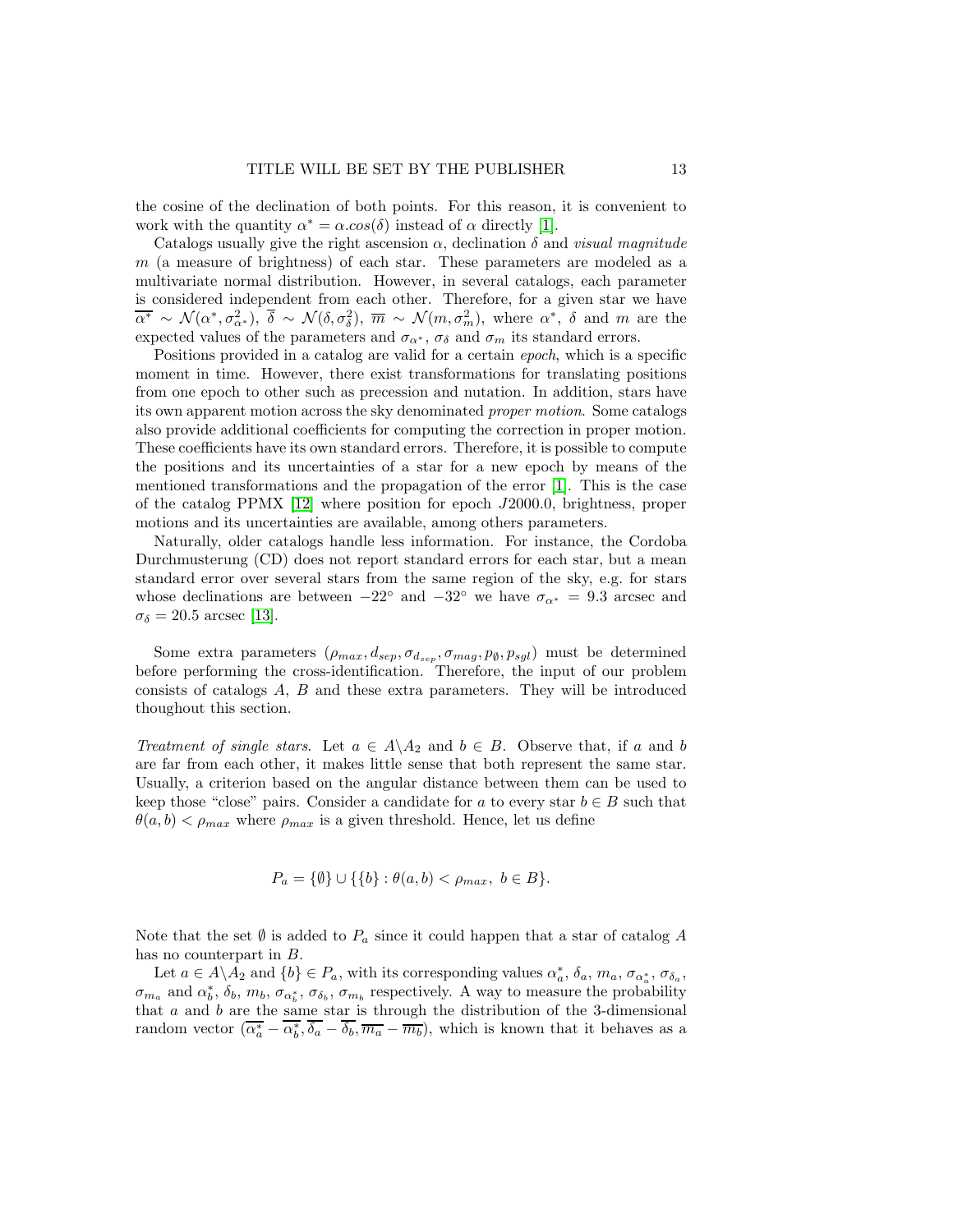multivariate normal distribution whose probability density function is

$$
PDF_1(x, y, z; a, b) = pdf_{diff}(x; \alpha^*, a, b).pdf_{diff}(x; \delta, a, b).pdf_{diff}(x; m, a, b)
$$

where

$$
pdf_{dif}(x; \tau, a, b) = pdf(x; \tau_a - \tau_b, \sigma_{\tau_a}^2 + \sigma_{\tau_b}^2), \qquad \tau \in \{\alpha^*, \delta, m\}
$$

and  $pdf(x; \mu, \sigma) = \frac{1}{\sigma\sqrt{2\pi}}e^{-\frac{(x-\mu)^2}{2\sigma^2}}$  is the well known probability density function of  $\mathcal{N}(\mu, \sigma^2)$ . Now, define the probability that a corresponds to some  $j \in P_a$  as follows:

$$
p(a \to j) = \begin{cases} p_{\emptyset}, & j = \emptyset, \\ (1 - p_{\emptyset}) \cdot \frac{PDF_1(0, 0, 0; a, b)}{\sum_{\{b'\} \in P_a} PDF_1(0, 0, 0; a, b')}, & j = \{b\}, \end{cases}
$$

where  $p_{\emptyset}$  is an estimate of the probability that a star from A does not have counterpart in  $B$  (usually very low).

Below I show that this treatment generalizes the criterion based on the "nor-malized distance" for assigning stars from A to B [\[14\]](#page-16-13), that is to assign  $a \in A$  and  $b \in B$  in a way that

$$
ND(a,b) \doteq \sqrt{\left((\alpha_a^* - \alpha_b^*)/\sigma_{\alpha^*}\right)^2 + \left((\delta_a - \delta_b)/\sigma_{\delta}\right)^2}
$$

is minimized, where  $\sigma_{\alpha^*}$  and  $\sigma_{\delta}$  are the lengths of the axes of the error ellipse:

<span id="page-13-0"></span>**Lemma 4.1.** If  $\mathcal{K} = 1$ ,  $|B| \ge |A|$ ,  $p_{\emptyset} \in \mathbb{R}_+$  is almost zero,  $\rho_{max} = 180^{\circ}$ ,  $\sigma_{\alpha^*} =$  $\sigma_{\alpha_a^*}^2+\sigma_{\alpha_b^*}^2$  and  $\sigma_{\delta}=\sigma_{\delta_a}^2+\sigma_{\delta_b}^2$  for all  $a\in A$  and  $b\in B,$  visual magnitudes are not considered (i.e.  $m_a = m_b = 0$  and  $\sigma_{m_a} = \sigma_{m_b} = 1$  for all  $a \in A$  and  $b \in B$ ) and  $f^*$ is an optimal assignment then  $f^*$  is a minimum of  $ND(f) \doteq \sum_{a \in A} ND(a, f(a))$ .

*Proof.* Note that, for each  $a \in A$ ,  $P_a = {\emptyset} \cup {\{b\} : b \in B}$  since  $\theta(a, b) < \rho_{max}$ for all  $a \in A$  and  $b \in B$ . Let  $\beta = (1 - p_{\emptyset}) / \sum_{b' \in B} PDF_1(0, 0, 0; a, b')$ . Then,

$$
p(a \to \{b\}) = \beta PDF_1(0, 0, 0; a, b) = \beta \frac{1}{\sigma_{\alpha^*} \sqrt{2\pi}} e^{-\frac{(\alpha_a^* - \alpha_b^*)^2}{2\sigma_{\alpha^*}^2}} \frac{1}{\sigma_{\delta} \sqrt{2\pi}} e^{-\frac{(\delta_a - \delta_b)^2}{2\sigma_{\delta}^2}} \frac{1}{\sqrt{2\pi}}.
$$

The hypothesis asserts that  $p_{\emptyset}$  is small enough to satisfy  $p(a \rightarrow \{b\}) > p_{\emptyset}$  for all  $b \in B$ . Let f be a valid assignment. W.l.o.g., suppose that  $f(a) \neq \emptyset$  for all  $a \in A$ .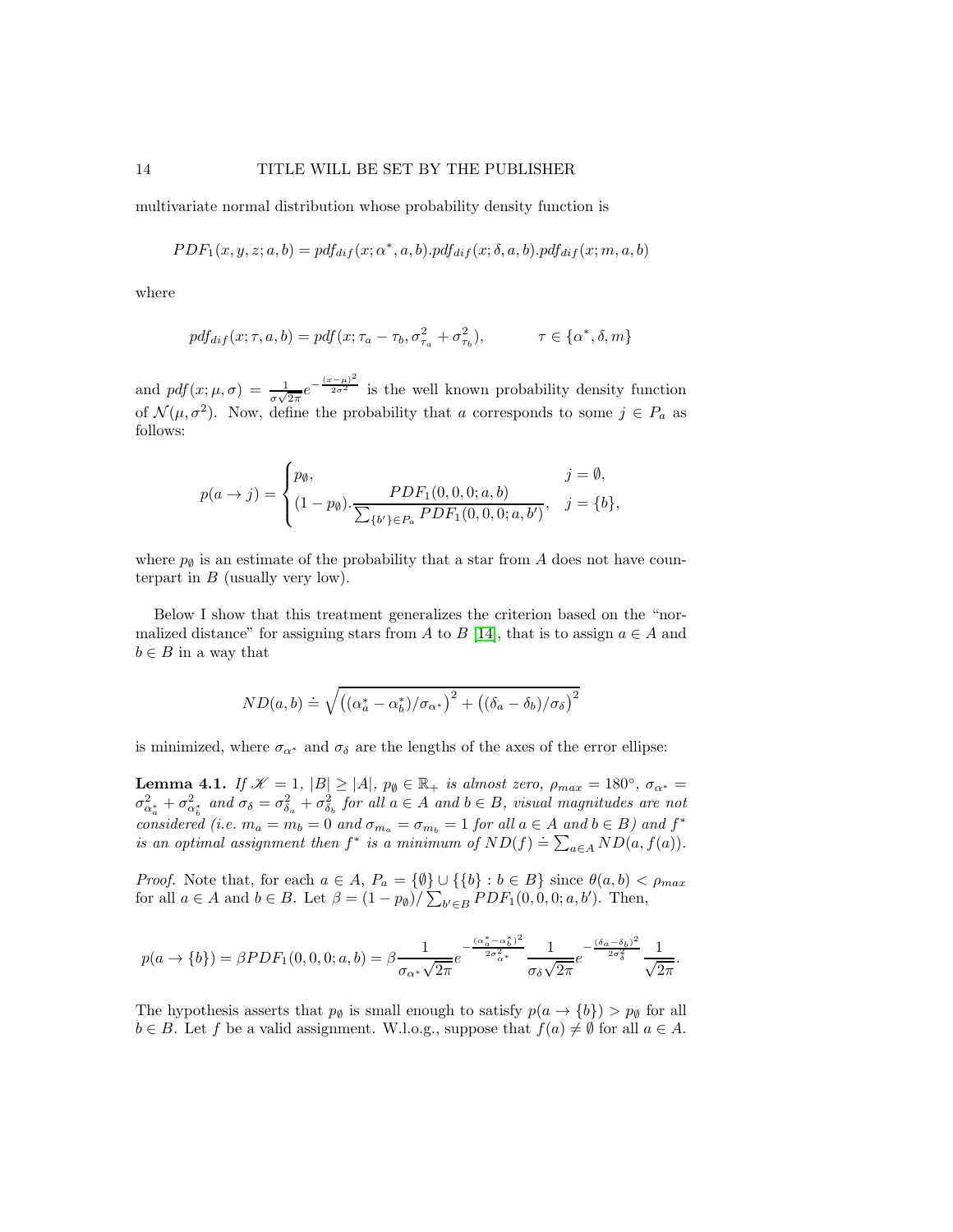Then,

$$
w(f) = \sum_{a \in A} w_{af(a)} = -\sum_{a \in A} ln(p(a \to f(a))) =
$$
  

$$
-\frac{\beta |A|}{\sigma_{\alpha^*} \sigma_{\delta}(\sqrt{2\pi})^3} - \sum_{a \in A} \left( -\frac{(\alpha_a^* - \alpha_{f(a)}^*)^2}{2\sigma_{\alpha^*}^2} - \frac{(\delta_a - \delta_{f(a)})^2}{2\sigma_{\delta}^2} \right) =
$$
  

$$
-\frac{\beta |A|}{\sigma_{\alpha^*} \sigma_{\delta}(\sqrt{2\pi})^3} + \frac{1}{2} \sum_{a \in A} \left( \frac{(\alpha_a^* - \alpha_{f(a)}^*)^2}{\sigma_{\alpha^*}^2} + \frac{(\delta_a - \delta_{f(a)})^2}{\sigma_{\delta}^2} \right)
$$

If  $f^*$  is an assignment that minimizes the function w, it also minimizes  $ND$ .  $\Box$ 

Treatment of double stars. Let  $a \in A_2$  and  $\{b_1, b_2\} \in P_a$  (as in the case of single stars,  $P_a$  must be obtained with an astrometric criterion such as the one presented in [\[6\]](#page-16-5)), with its corresponding values  $\alpha_a^*$ ,  $\delta_a$ ,  $m_a$ ,  $\sigma_{\alpha_a^*}$ ,  $\sigma_{\delta_a}$ ,  $\sigma_{m_a}$ ,  $\alpha_{b_1}^*$ ,  $\delta_{b_1}$ ,  $m_{b_1}$ ,  $\sigma_{\alpha_{b_1}^*}, \sigma_{\delta_{b_1}}, \sigma_{m_{b_1}}, \alpha_{b_2}^*, \delta_{b_2}, m_{b_2}, \sigma_{\alpha_{b_2}^*}, \sigma_{\delta_{b_2}}, \sigma_{m_{b_2}}, \text{ and such that } m_{b_1} < m_{b_2}, \text{ i.e. } b_1$ is brighter than  $b_2$ . The way to compute the probability that a corresponds to a candidate pair  $\{b_1, b_2\}$  highly depends on what is meant by "double star" in catalog A. In our approach, two features are considered: the angular separation  $\theta(b_1, b_2)$  and the difference in magnitude  $m_{b_1} - m_{b_2}$ . Let us assume that both features are independent and normally distributed, the first one as  $\mathcal{N}(d_{sep}, \sigma_{d_{sep}})$ and the second one  $\mathcal{N}(0, \sigma_{mag})$ , where  $d_{sep}$ ,  $\sigma_{d_{sep}}$  and  $\sigma_{mag}$  are extra parameters. Then, the probability of a pair  ${b_1, b_2}$  is a "candidate" is given by a bidimensional random vector whose first component is the difference between  $\theta(b_1, b_2)$  and  $d_{sep}$ , and the second component is the difference in magnitude  $m_{b_1} - m_{b_2}$ . Now, the probability that a corresponds to  ${b_1, b_2}$  is given by the probability that a and  $b_1$ are the same star and  $\{b_1, b_2\}$  is a candidate pair. The following formula defines the probability density function of a 5-dimensional random vector that comprises all together:

$$
PDF_{2}(x, y, z, w, t; a, b_{1}, b_{2}) = PDF_{1}(x, y, z; a, b_{1}).
$$
  
pdf(w;  $\theta(b_{1}, b_{2}) - d_{sep}, \sigma_{\theta(b_{1}, b_{2})}^{2} + \sigma_{d_{sep}}^{2})$ .pdf(t; m<sub>b\_{1</sub> - m<sub>b\_{2</sub>, \sigma\_{m\_{b\_{1}}}^{2} + \sigma\_{m\_{b\_{2}}}^{2} + \sigma\_{mag}^{2})

where  $\theta(b_1, b_2)$  and  $\sigma_{\theta(b_1, b_2)}$  can be computed from position and standard errors of  $b_1$  and  $b_2$ . Now, define the probability that a corresponds to some  $j \in P_a$  as follows:

$$
p(a \to j) = \begin{cases} p_{\emptyset}, & j = \emptyset, \\ (1 - p_{\emptyset}) \cdot p_{sgl} \cdot \frac{PDF_1(0, 0, 0; a, b)}{\sum_{\{b'\} \in P_a} PDF_1(0, 0, 0; a, b')}, & j = \{b\}, \\ (1 - p_{\emptyset}) \cdot (1 - p_{sgl}) \cdot \frac{PDF_2(0, 0, 0, 0; a, b_1, b_2)}{\sum_{\{b'_1, b'_2\} \in P_a} PDF_2(0, 0, 0, 0, 0; a, b'_1, b'_2)}, & j = \{b_1, b_2\}, \end{cases}
$$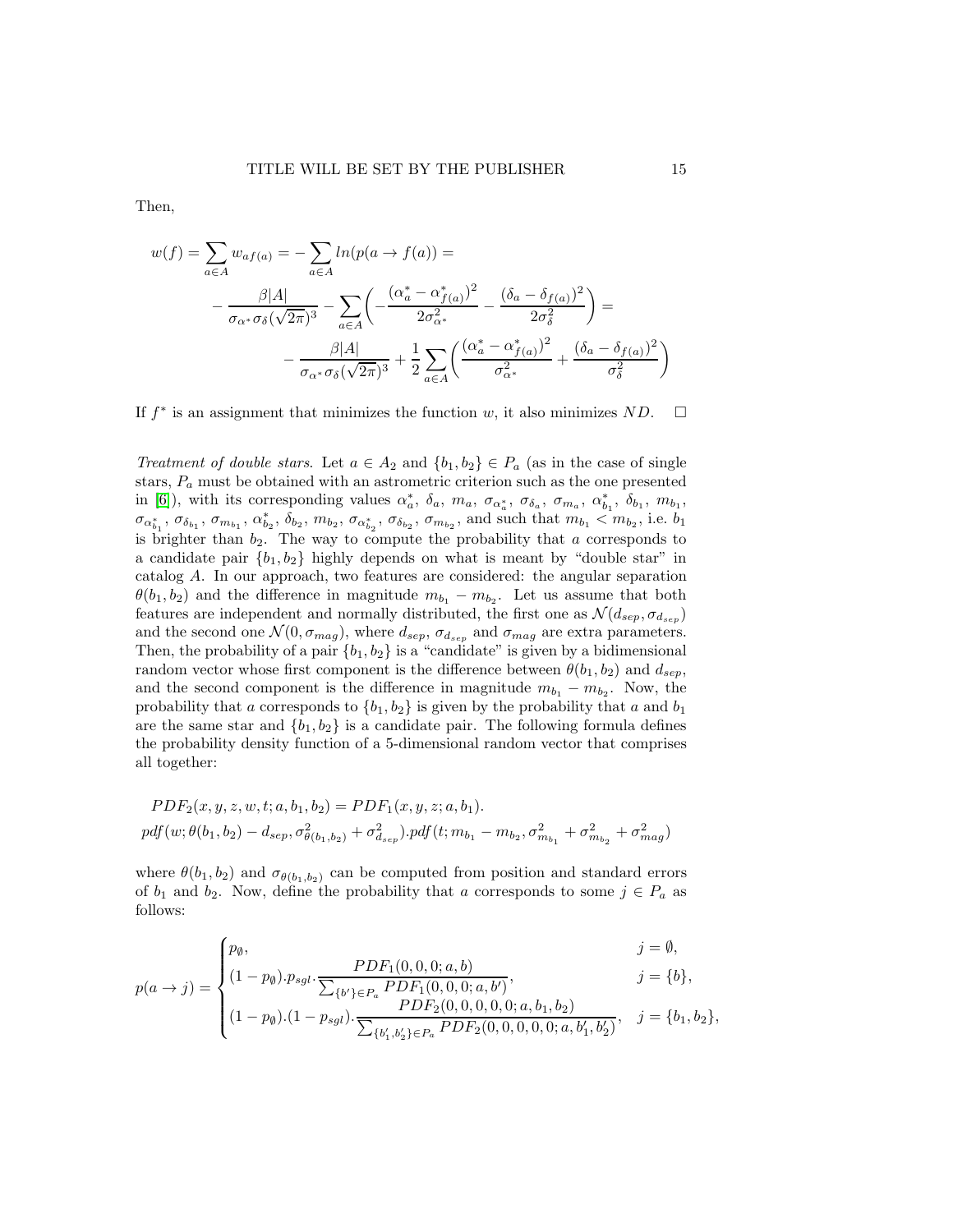where  $p_{sgl}$  is an estimate of the probability that a double star from A may be assigned to some single star in B.

Preprocessing catalogs. The resolution given in Section [4](#page-9-0) consists of the crossidentification performed between two known stellar catalogs. The former one is a part of CD (catalog I/114 of VizieR [\[2\]](#page-16-1)) consisting of 52692 stars whose declinations are between  $-22^\circ$  and  $-25^\circ$  for epoch B1875.0. The reason for taking these subset of stars is that the information about double stars, i.e. the set  $A_2$ , is only available in printed form and must be entered by hand. In our case, 571 stars were transcribed, corresponding to pages 1–177 of [\[13\]](#page-16-12). The other catalog is a part of PPMX (catalog I/312 of VizieR) with 130664 stars which cover the sky region of the former one.

The preprocessing of both catalogs is essentially the same as in [\[6\]](#page-16-5). Some stars from CD have been deliberately removed due to the following causes: 1) variable star; 2) cumulus; 3) a star appearing in PPM (catalogs  $I/193$ ,  $I/206$  and  $I/208$  of VizieR) and whose position in PPM differs from CD in more than 2 arcmin for epoch B1875.0 or whose magnitude differs from CD in more than 1.5. Some other entries in catalog CD has been altered because of typo errors [\[6\]](#page-16-5).

Data from PPMX catalog have been preprocessed as follows. Visual magnitudes have been converted to the magnitude scale used by CD:

$$
m_{CD} = -0.01335368m^2 + 1.076636m + 0.2249828
$$

where m is the Johnson V magnitude reported in PPMX and  $m_{CD}$  is the target magnitude. These coefficients have been obtained through a quadratic fit explained in [\[6\]](#page-16-5). Positions have been translated to the epoch of CD. In addition, the column of visual magnitude (specifically, Johnson V) for several entries of PPMX is empty so it has been filled with magnitudes from catalog APASS-DR9 (catalog II/336 of VizieR). After this process, stars with magnitude greater than 13.5 have been discarded.

A preliminary cross-identification between CD and PPMX has been performed via the X-Match Service  $[4]$  in order to generate the sets of candidate stars  $P_a$ faster. The parameters and standard errors have been set as follows:

- $\rho_{max} = 2$  arcmin (the maximum allowed by X-Match)
- $d_{sep} = 34.9$  arcsec [\[6\]](#page-16-5)
- $\sigma_{d_{sep}} = 13.65$  arcsec [\[6\]](#page-16-5)
- $\sigma_{mag} = 0.915$  [\[6\]](#page-16-5)
- $p_{\emptyset} = 10^{-10}$
- $p_{sgl} = 10^{-4}$
- $\sigma_{\alpha_a^*}^2 + \sigma_{\alpha_b^*}^2 = (10.15 \text{ arcsec})^2$ ,  $\sigma_{\delta_a}^2 + \sigma_{\delta_b}^2 = (22.74 \text{ arcsec})^2$ ,  $\sigma_{m_a}^2 + \sigma_{m_b}^2 =$ 0.2759<sup>2</sup> for all  $a \in A$  and  $b \in B$  [\[6\]](#page-16-5)

• 
$$
\sigma_{\theta(b_1,b_2)}^2 = 0
$$
,  $\sigma_{m_{b_1}}^2 + \sigma_{m_{b_2}}^2 = 0$  for all  $b_1, b_2 \in B$ 

The link

http://www.fceia.unr.edu.ar/∼daniel/CD/new/cross.zip